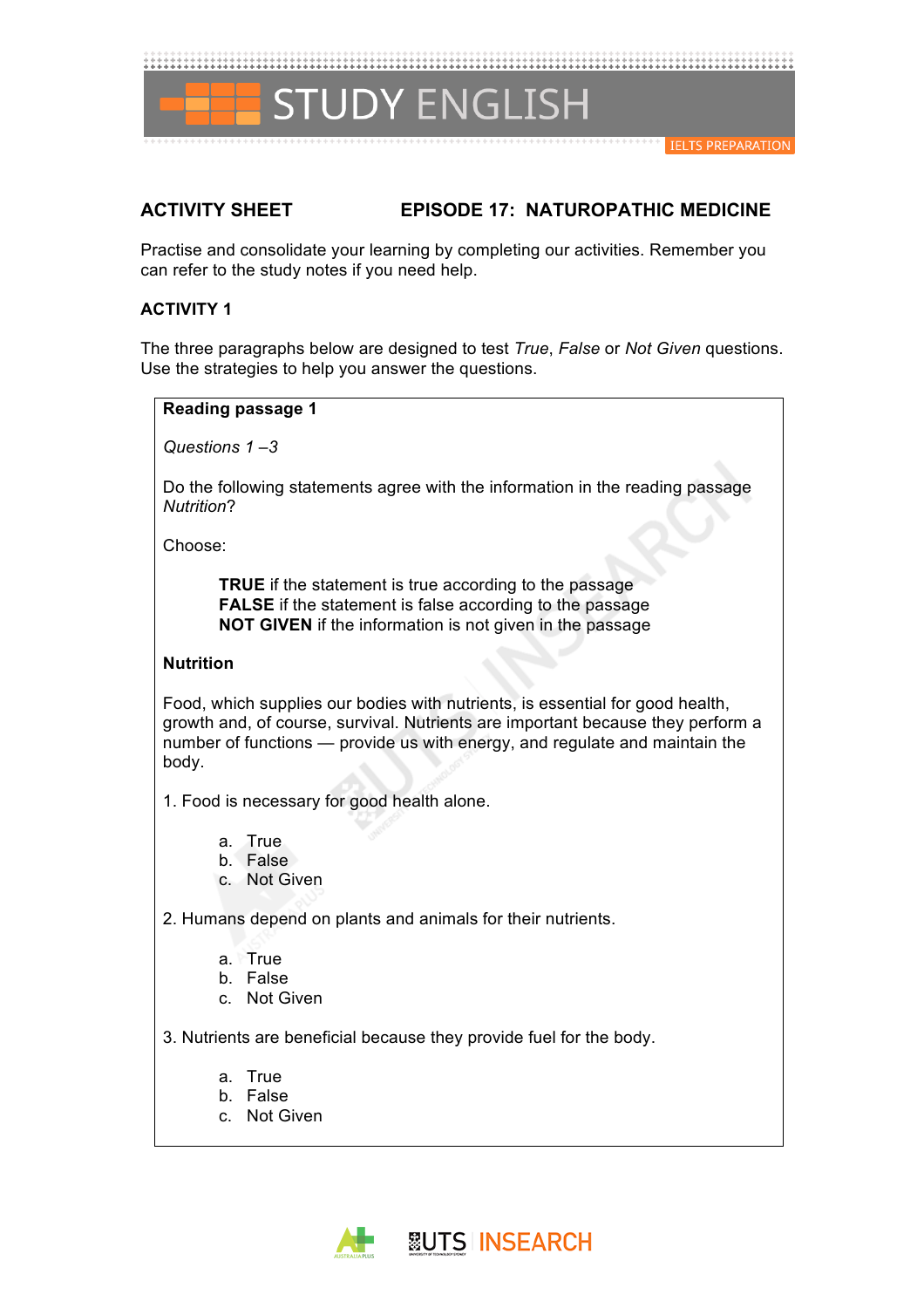

#### **IELTS PREPARATION**

### **Reading Passage 2**

*Questions 1 –3*

Do the following statements agree with the information in the reading passage *Progress in medicine*?

Choose:

**TRUE** if the statement is true according to the passage **FALSE** if the statement is false according to the passage **NOT GIVEN** if the information is not given in the passage

### **Progress in medicine**

Medicine within the last century has made enormous strides in controlling and preventing many diseases. Specialised care, highly technical equipment and the discovery of new drugs have all played a part in extending the lives of many ill people. But it also has to be said that people have become more aware of nutrition and the benefits of exercise, which contribute to the quality of life as well.

1. Many illnesses have been cured in the last century.

- a. True
- b. False
- c. Not Given

1. Life expectancy has increased because of medical advancements.

- a. True
- b. False
- c. Not Given

3. People are not conscious of the important role that food has on one's health.

- a. True
- b. False
- c. Not Given

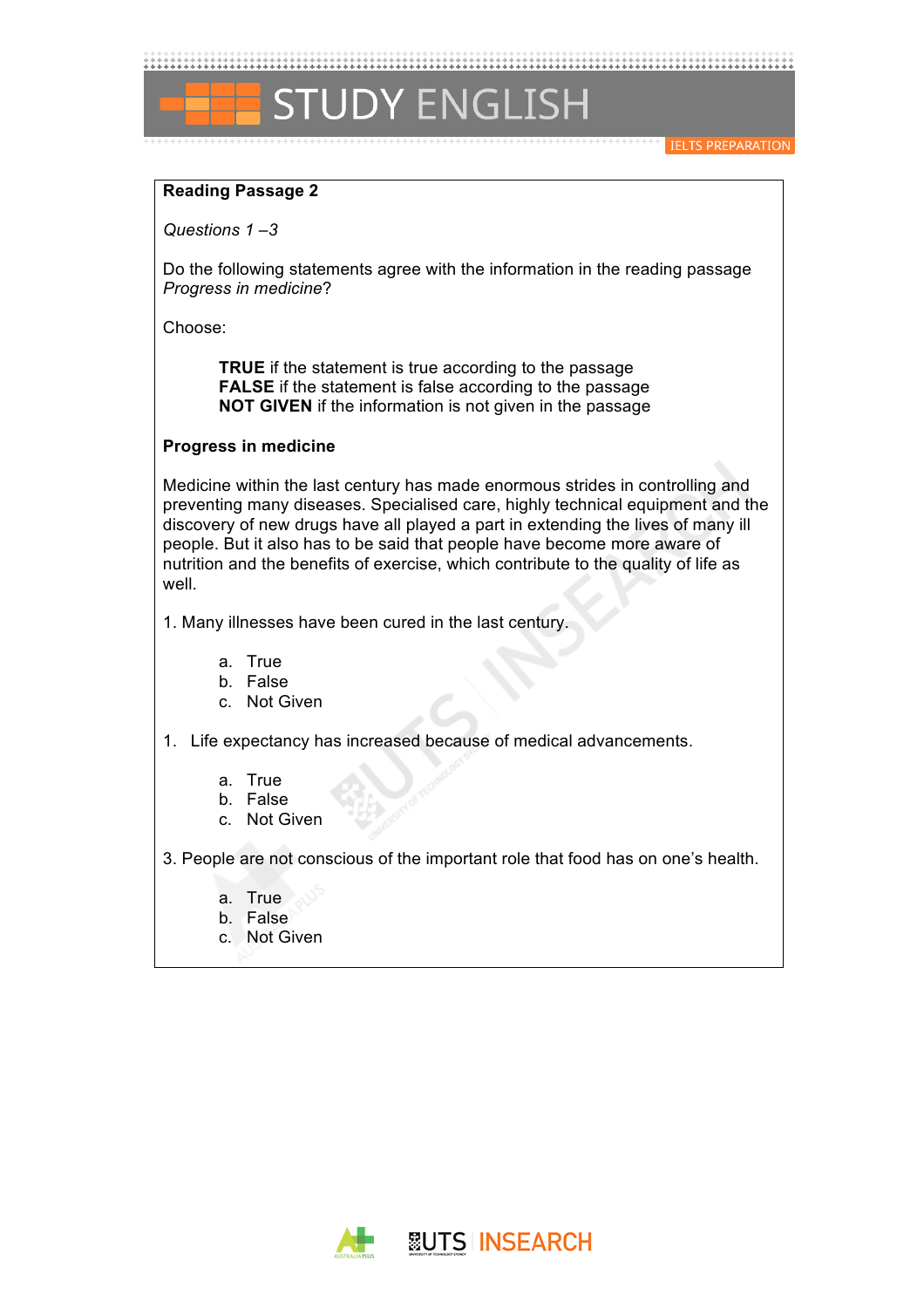

**IELTS PREPARATION** 

# **Reading Passage 3**

*Questions 1 –3*

Do the following statements agree with the information in the reading passage *Vitamins*?

Choose:

**TRUE** if the statement is true according to the passage **FALSE** if the statement is false according to the passage **NOT GIVEN** if the information is not given in the passage

# **Vitamins**

Vitamins are organic compounds, which are required by the human body for normal growth and reproduction. There are thirteen different vitamins each of which plays an important role in the functioning of the body. For example, vitamin A enhances the immune system, B vitamins help combat the symptoms of stress and vitamin C promotes the healing of wounds.

1. Certain vitamins help fight stress and boost immunity.

- a. True
- b. False
- c. Not Given

2. The thirteen vitamins necessary for the human body can be obtained through a balanced diet.

- a. True
- b. False
- c. Not Given

3. There are three main vitamins – A, B and C – which are essential to the functioning of the human body.

- a. True
- b. False
- c. Not Given

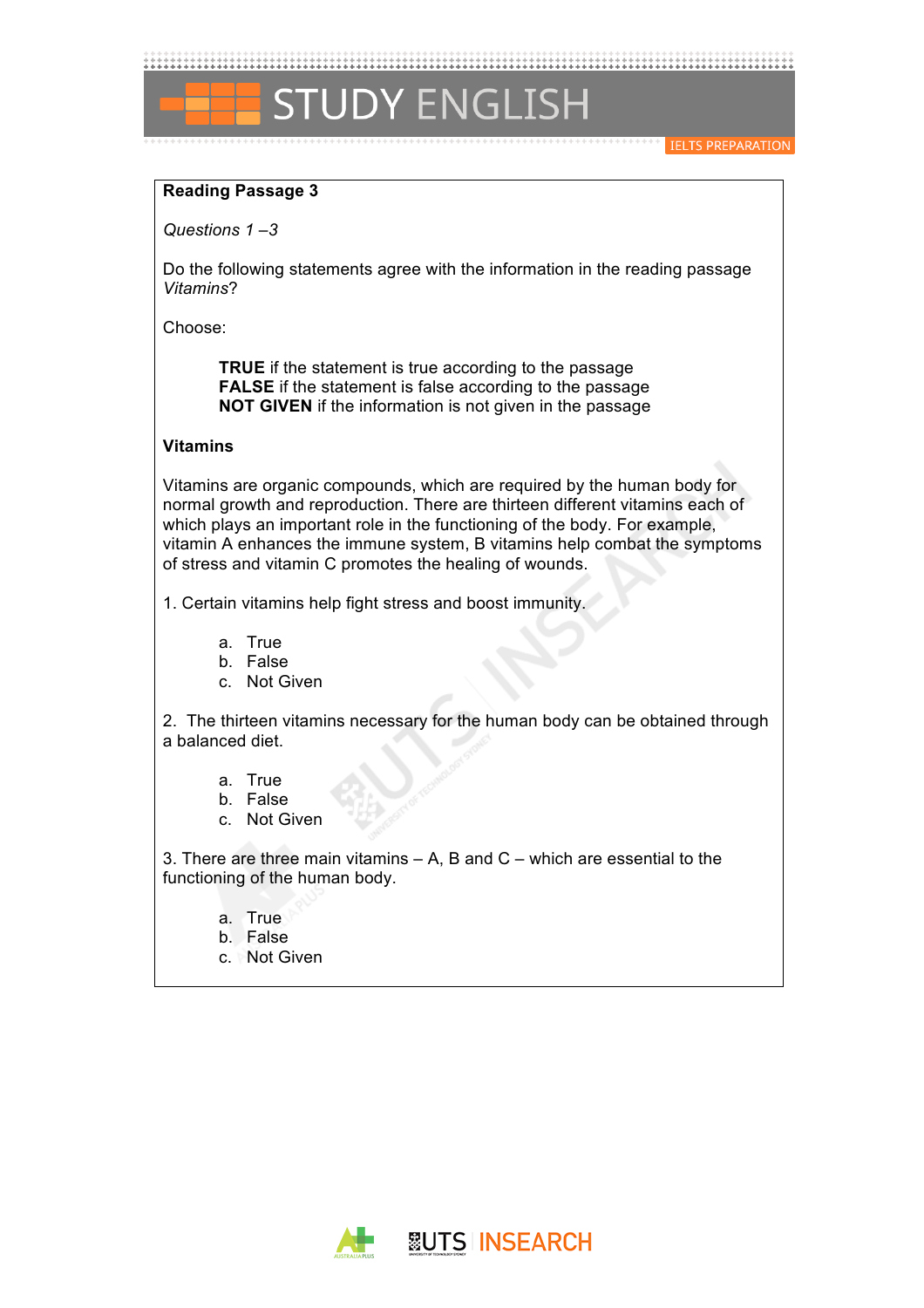**STUDY ENGLISH** 

#### **IELTS PREPARATION**

# **ACTIVITY 2**

Choose a synonym for the word in bold in the following sentences.

1. The solicitor advised us that the contract was **ambiguous**.

- a. clear
- b. confusing
- c. legal

2. The inquiry determined that the company was **negligent** in maintaining its buses.

- a. careless
- b. thoughtless
- c. conscientious

3. Since the disaster, petrol has become a very **dear** commodity.

- a. valued
- b. beloved
- c. costly

4. I never thought John would be **difficult** about postponing the project.

- a. uncooperative
- b. hard
- c. complex
- 5. After gaining several years' experience overseas, Alison **grew** as an artist.
	- a. expanded
	- b. matured
	- c. spread

6. The miners staged a **peaceful** protest despite the negative publicity.

- a. serene
- b. untroubled
- c. non-violent

7. Because of the horrific destruction, the story about the hurricane was placed in a **prominent** position in the newspaper for several days.

- a. noticeable
- b. notable
- c. protruding

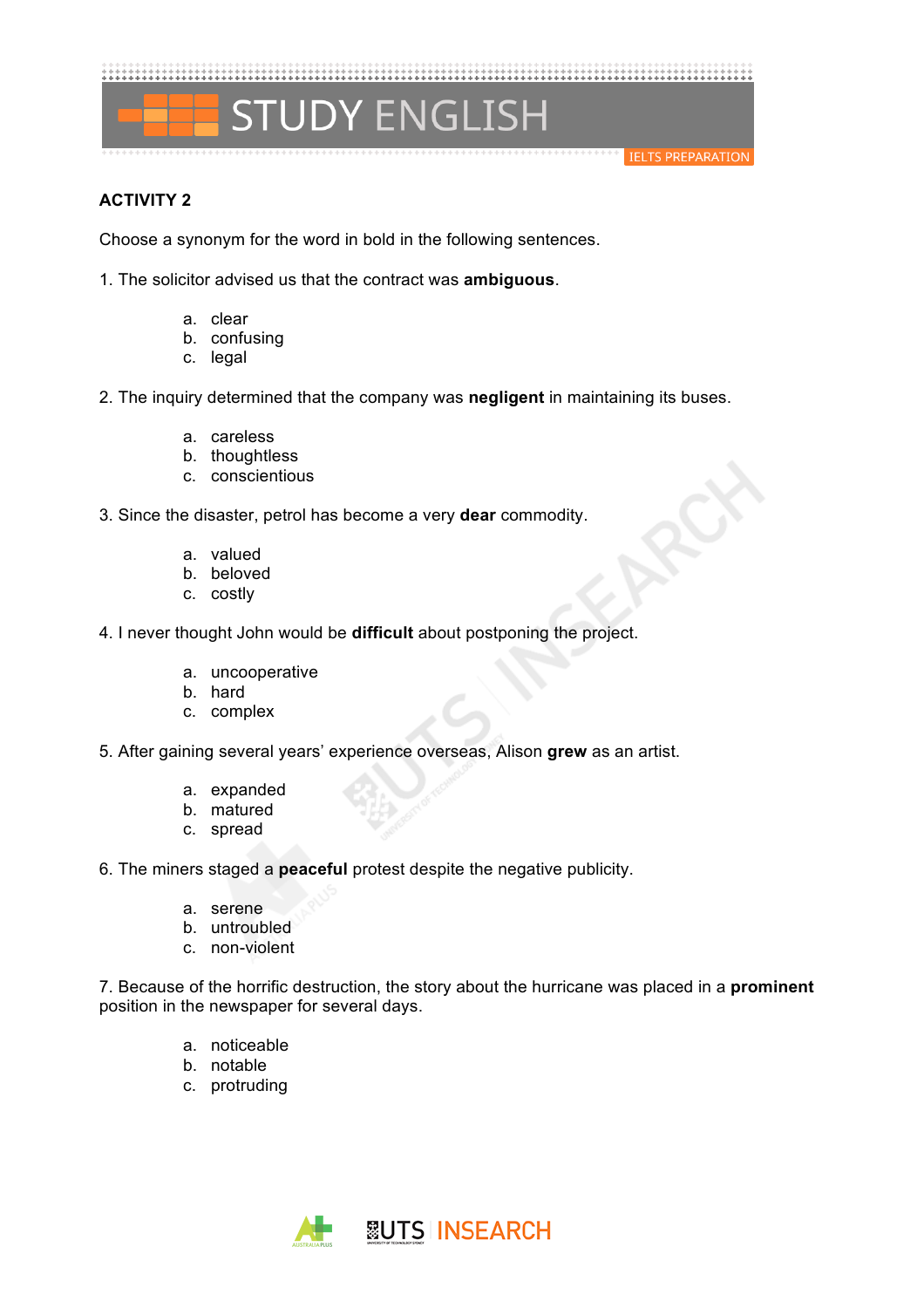

- 8. The teacher gave me a **rough** guide of what to expect in the test.
	- a. rugged
	- b. approximate
	- c. uneven

9. It was a **severe** sentence for a relatively minor crime.

- a. harsh
- b. great
- c. bitter

10. Friends of the married couple grew **weary** of listening to them argue on a daily basis.

 $\diamondsuit$ 

- a. tired
- b. exhausted
- c. sleepy

# **ANSWERS ACTIVITY 1**

# **READING PASSAGE 1: Nutrition**

1. Food is necessary for good health alone.

- a. True
- **b. False**
- c. Not Given

2. Humans depend on plants and animals for their nutrients.

- a. True
- b. False
- **c. Not Given**

3. Nutrients are beneficial because they provide fuel for the body.

- **a. True**
- b. False
- c. Not Given

# **READING PASSAGE 2: Progress in medicine**

1. Many illnesses have been cured in the last century.

- a. True
- b. False
- **c. Not Given**

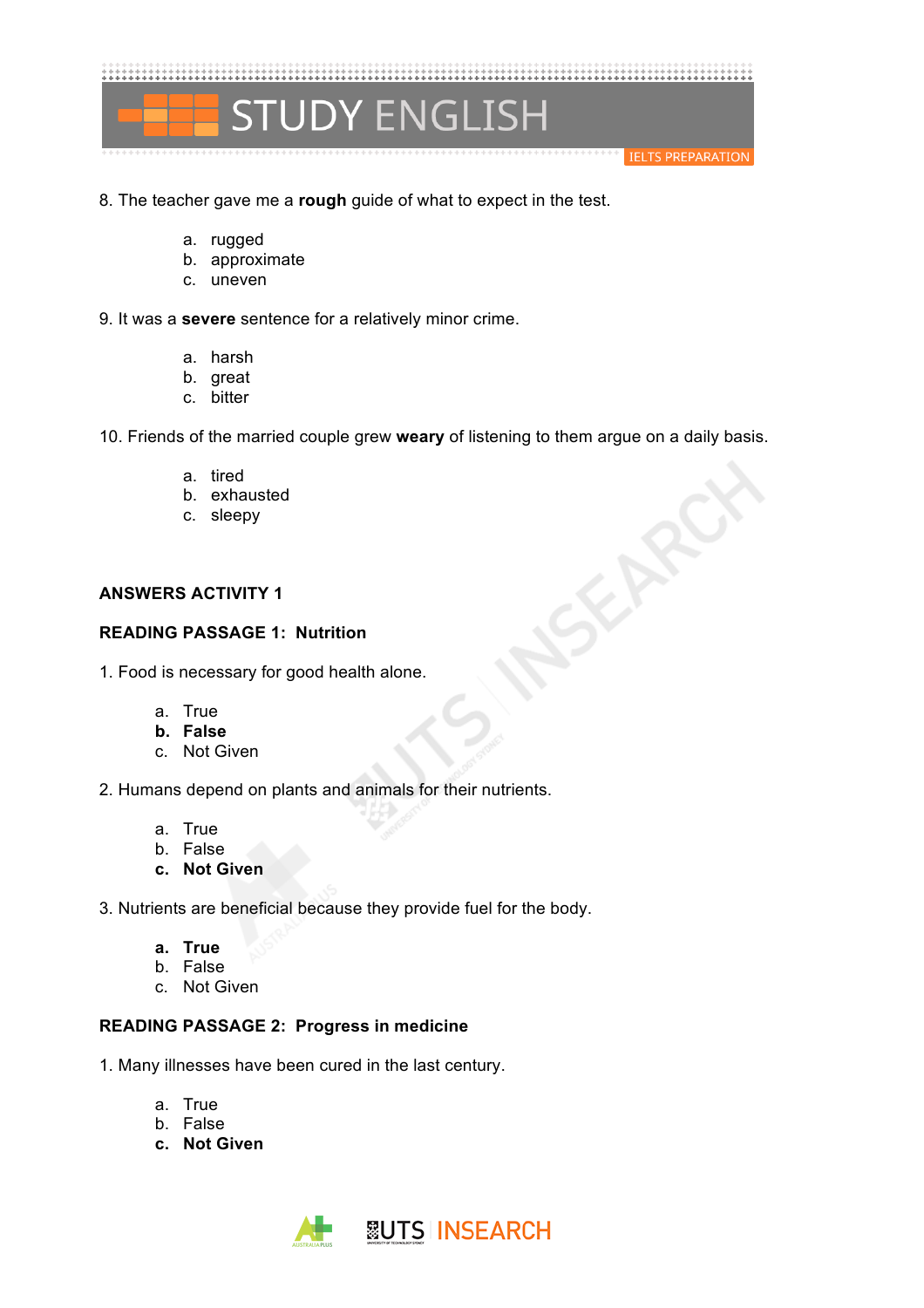

- 2. Life expectancy has increased because of medical advancements.
	- **a. True**
	- b. False
	- c. Not Given

3. People are not conscious of the important role that food has on one's health.

- a. True
- **b. False**
- c. Not Given

### **READING PASSAGE 3: Vitamins**

1. Certain vitamins help fight stress and boost immunity.

- **a. True**
- b. False
- c. Not Given

2. The thirteen vitamins necessary for the human body can be obtained through a balanced diet.

- a. True
- b. False
- **c. Not Given**

3. There are three main vitamins  $- A$ , B and  $C -$  which are essential to the functioning of the human body.

- a. True
- **b. False**
- c. Not Given

# **ANSWERS ACTIVITY 2**

Choose a synonym for the word in bold in the following sentences.

1. The solicitor advised us that the contract was **ambiguous**.

- a. clear
- **b. confusing**
- c. legal
- 2. The inquiry determined that the company was **negligent** in maintaining its buses.
	- **a. careless**
	- b. thoughtless
	- c. conscientious